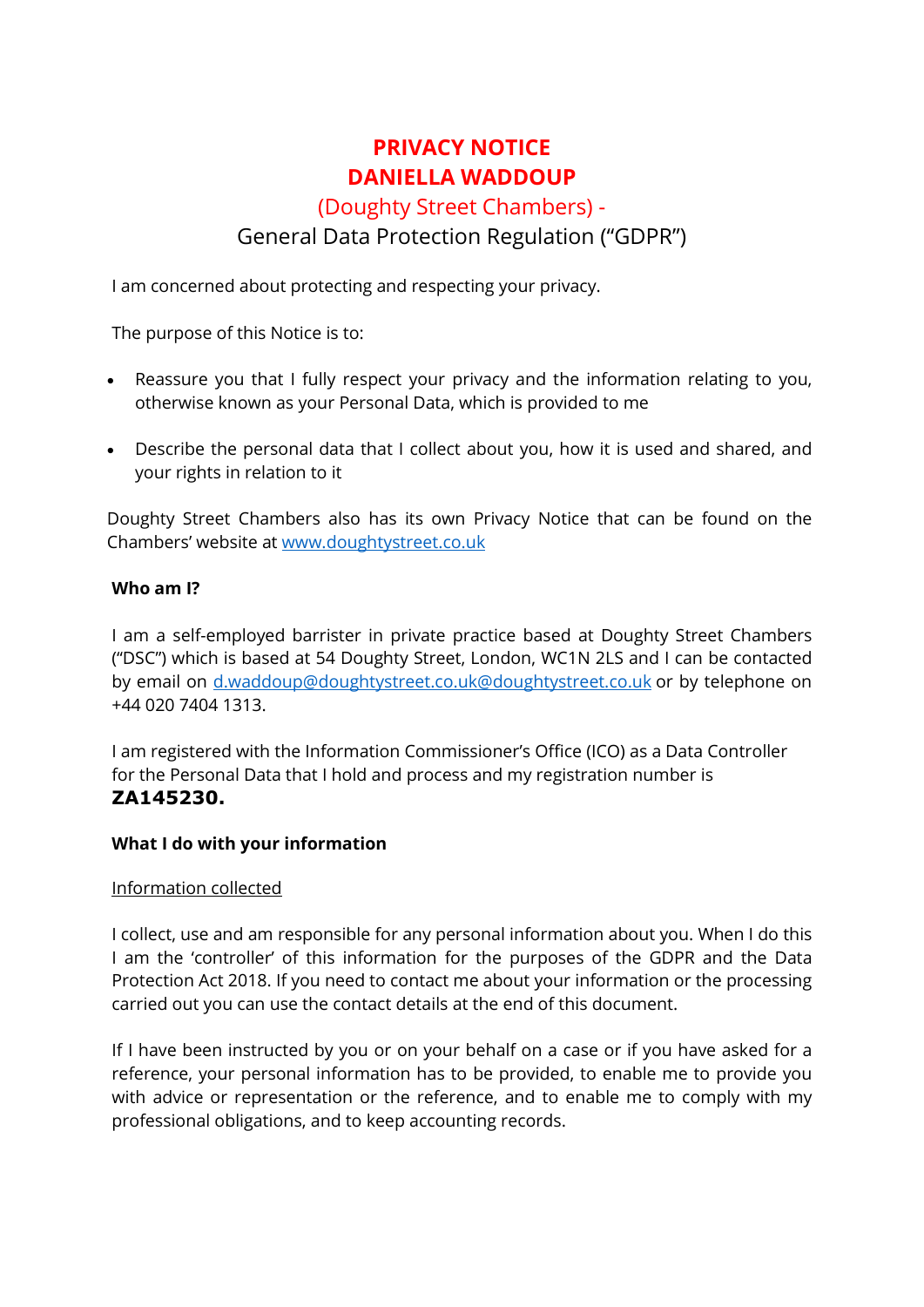The data provided to me may include special categories of personal data as defined in the GDPR.

I may also obtain your personal data:

- Otherwise in the normal course of business you may have provided me with your personal business details in relation to instructing me on a specific legal matter or for the purposes of communicating regarding legal advice matters or marketing/business development opportunities.
- From events if you register for one of DSC's events, they may share your name, professional title and your company details with me.

I do not use automated decision-making in the processing of your personal data.

Please bear in mind that if you choose not to provide personal data requested by me, or if you object to my processing your personal data, I may not be able to provide you with the information and/or services you have requested or otherwise fulfil the purpose(s) for which I have asked for the personal data.

## **How I use your personal information**

I may use your personal information for the following purposes:

- i. to provide legal services to you and my clients, including the provision of legal advice and representation in courts, tribunals, arbitrations, and mediations;
- ii. to keep accounting records and carry out office administration;
- iii. to take or defend legal or regulatory proceedings or to exercise a lien;
- iv. to respond to potential complaints or make complaints;
- v. to check for potential conflicts of interest in relation to future potential cases;
- vi. to promote and market my services;
- vii. to carry out anti-money laundering and terrorist financing checks;
- viii. to train other barristers and when providing work-shadowing opportunities;
- ix. to respond to requests for references;
- x. when procuring goods and services;
- xi. to publish legal judgments and decisions of courts and tribunals;
- xii. as required or permitted by law.

## **The legal basis for processing your personal information**

I rely on the following as the lawful bases to collect and use your personal information:

If you have consented to the processing of your personal information, then I may process your information for the purposes set out above to the extent to which you have consented to me doing so;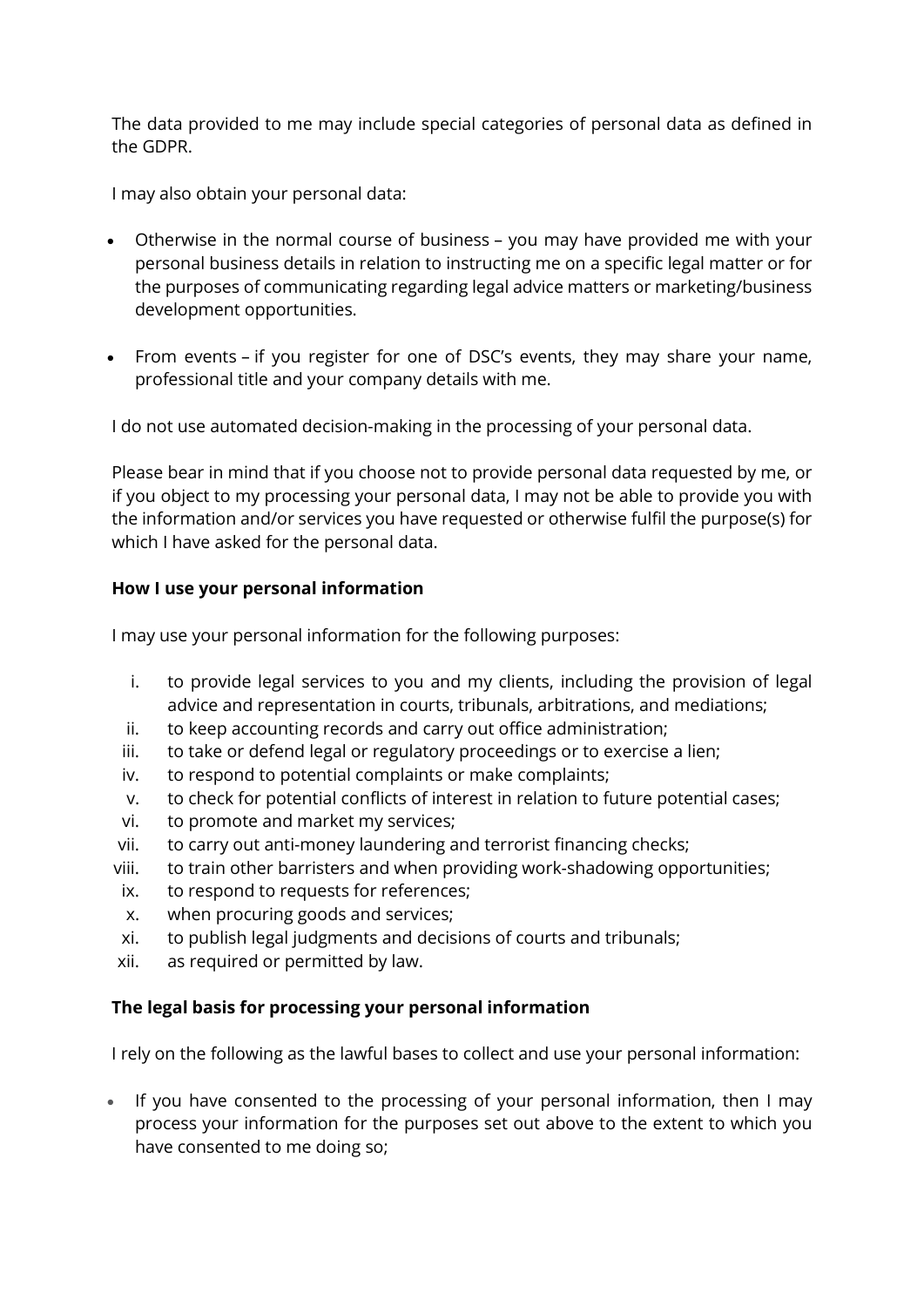- Performance of a contract with the data subject or to take steps to enter into a contract;
- Compliance with a legal obligation.

In addition, I may collect and use your personal information for the purposes of the following legitimate interests of myself or a third party (except where such interests are overridden by the interests, rights or freedoms of the data subject):

- To administer the legal services provided by myself to my clients;
- For research purposes and precedents;
- To make, investigate, respond to or address complaints or concerns, including any legal or regulatory action;
- To ensure network and information security, including preventing unauthorised access to personal data;
- To assess and improve my services;
- For marketing purposes;
- To report possible criminal acts or threats to public security.

## **With whom will I share your personal information?**

It may be necessary to share your information with the following:

- information processors, such as IT support staff, email providers, information storage providers;
- in the event of complaints, the Head of DSC and members of DSC who deal with complaints, the Bar Standards Board and the Legal Ombudsman;
- other regulatory authorities;
- current, past or prospective employers or employees;
- in the case of recruitment of barristers to or from other chambers, your current, past and prospective chambers;
- education and examining bodies;
- legal professionals;
- experts and other witnesses;
- prosecution authorities;
- courts and tribunals;
- DSC's staff;
- trainee barristers;
- lay and professional clients of Members of DSC;
- family and associates of the person whose personal information DSC is processing;
- business associates, professional advisers and trade bodies, e.g., the Bar Council;
- the intended recipient, where you have asked me to provide a reference;
- the general public in relation to the publication of legal judgments and decisions of courts and tribunals.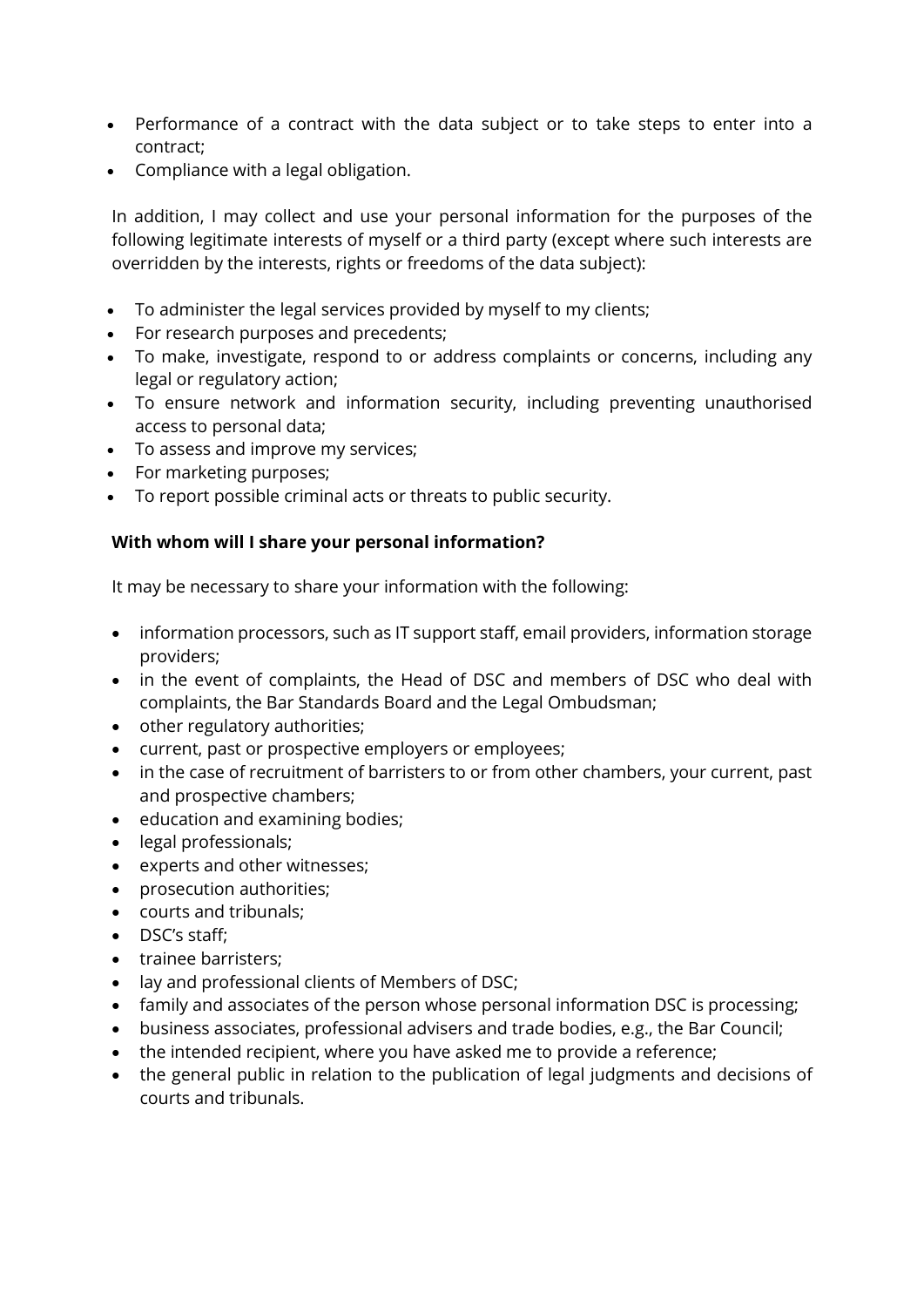Where such sharing takes place, I will take all reasonable steps to ensure that your personal data is processed in compliance with the GDPR. A list of third-party and subprocessors may be requested from myself at any time.

I may be required to provide your information to regulators, such as the Bar Standards Board, the Financial Conduct Authority or the Information Commissioner's Office. In the case of the Information Commissioner's Office, there is a risk that your information may lawfully be disclosed by them for the purpose of any other civil or criminal proceedings, without my consent or your consent, which includes privileged information.

I may also be required to disclose your information to the police or intelligence services, where required or permitted by law.

## **Transfer of your information outside the UK (UK)**

This privacy notice is of general application and as such it is not possible to state whether it will be necessary to transfer your information out of the UK in any particular case or for a reference. However, if you reside outside the UK or your case or the role for which you require a reference involves persons or organisations or courts and tribunals outside the UK then it may be necessary to transfer some of your information to that country outside of the UK for that purpose. If you are in a country outside the UK or if the instructions you provide come from outside the UK then it is inevitable that information will be transferred to those countries. If this applies to you and you wish additional precautions to be taken in respect of your information please indicate this when providing initial instructions.

## **Storage**

I store personal data, including email, phone numbers and company names provided to myself on a secure data management system. The personal data is processed at DSC's operating office and in any other places where the parties involved with the processing are located.

Your personal data is stored on secure servers located in the UK.

I will take reasonable technical and organisational precautions to prevent unauthorised access, disclosure, modification, or unauthorised destruction of your personal data.

## How long will I store your personal information?

I will not keep personal data longer than required. Personal data will be kept for a maximum initial period of 1 year after the expiry of any relevant limitation period. At the end of the retention period, a review will take place about whether personal data is still required for the purposes for which it was obtained. You can request that I suspend processing of your personal data or remove your personal data at any time. You can request rectification or erasure of your details and preferences and any consent given can be withdrawn at any time.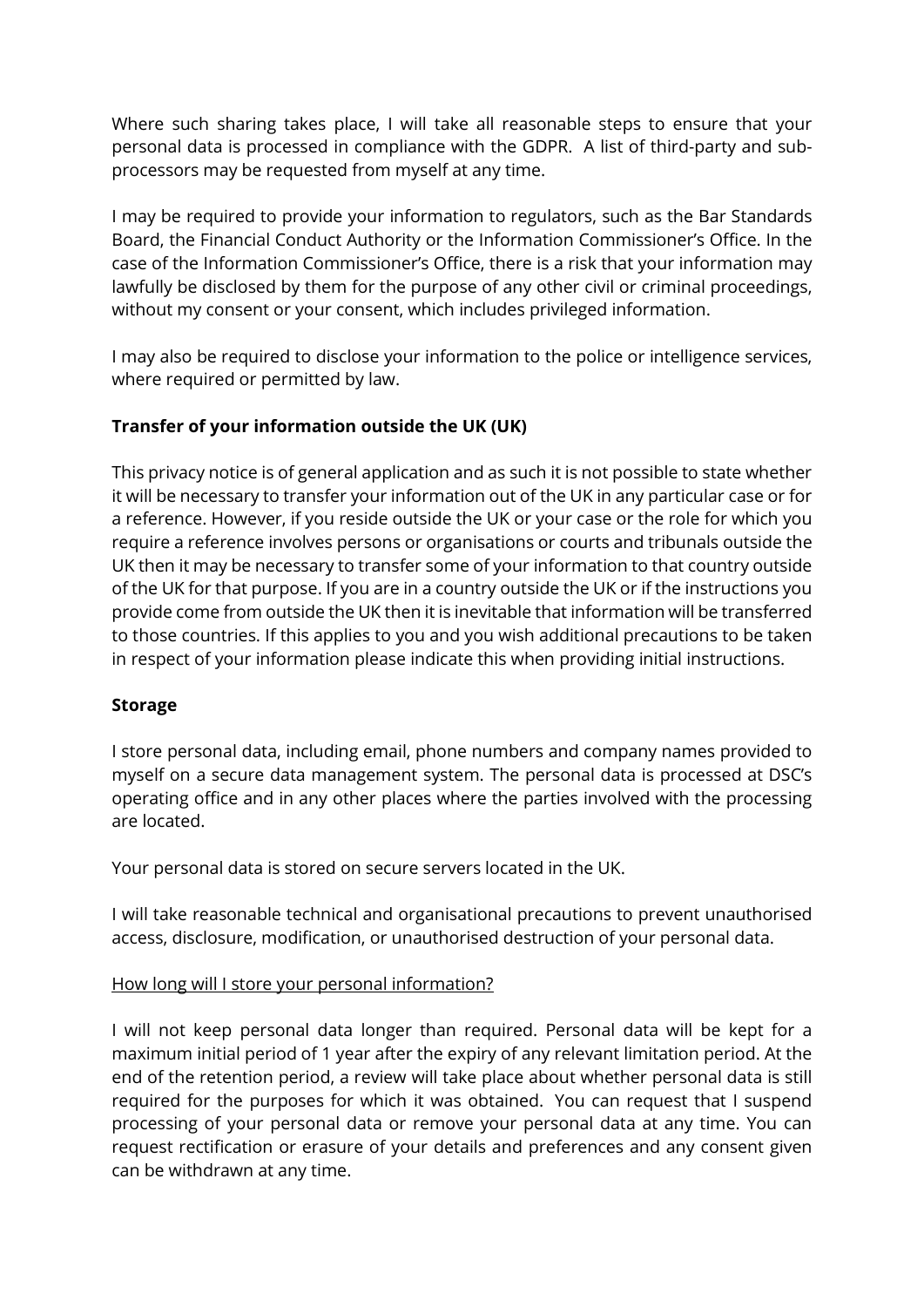# Further,

- Equality and diversity data may be retained for up to a period of 10 years in pseudonymised form for the purpose of research and statistics and complying with regulatory obligations in relation to the reporting of equality and diversity data.
- Names and contact details held for marketing purposes will be stored indefinitely or until I become aware or am informed that the individual has ceased to be a potential client or has withdrawn consent.
- Personal information held for recruitment purposes or in relation to pupillage or mini-pupillage will be stored for 2 years so as to be available for any claims under the Equality Act 2010.

## **Consent**

As explained above, I may rely on your explicit consent to process your information including special category personal information.

You have the right to withdraw this consent at any time, but this will not affect the lawfulness of any processing activity carried out prior to you withdrawing your consent. However, where I also rely on other basis for processing your information, you may not be able to prevent processing of your information.

If there is an issue with the processing of your information, please contact me using the contact details below.

# **Your Rights**

Under the GDPR, you have a number of rights that you can exercise in certain circumstances. These are free of charge. In summary, you may have the right to:

- Ask for access to your personal information and other supplementary information;
- Ask for correction of mistakes in your information or to complete missing information I hold on you;
- Ask for your personal information to be erased, in certain circumstances;
- Receive a copy of the personal information you have provided to me or have this information sent to a third party. This will be provided to you or the third party in a structured, commonly used and machine-readable format, e.g. a Word file;
- Object at any time to processing of your personal information for direct marketing;
- Object in certain other situations to the continued processing of your personal information;
- Restrict the processing of your personal information in certain circumstances.

If you want more information about your rights under the GDPR please see the Guidance from the Information Commissioners Office on [Individual's Rights under the GDPR.](http://ico.org.uk/for-organisations/guide-to-the-general-data-protection-regulation-gdpr/individual-rights/)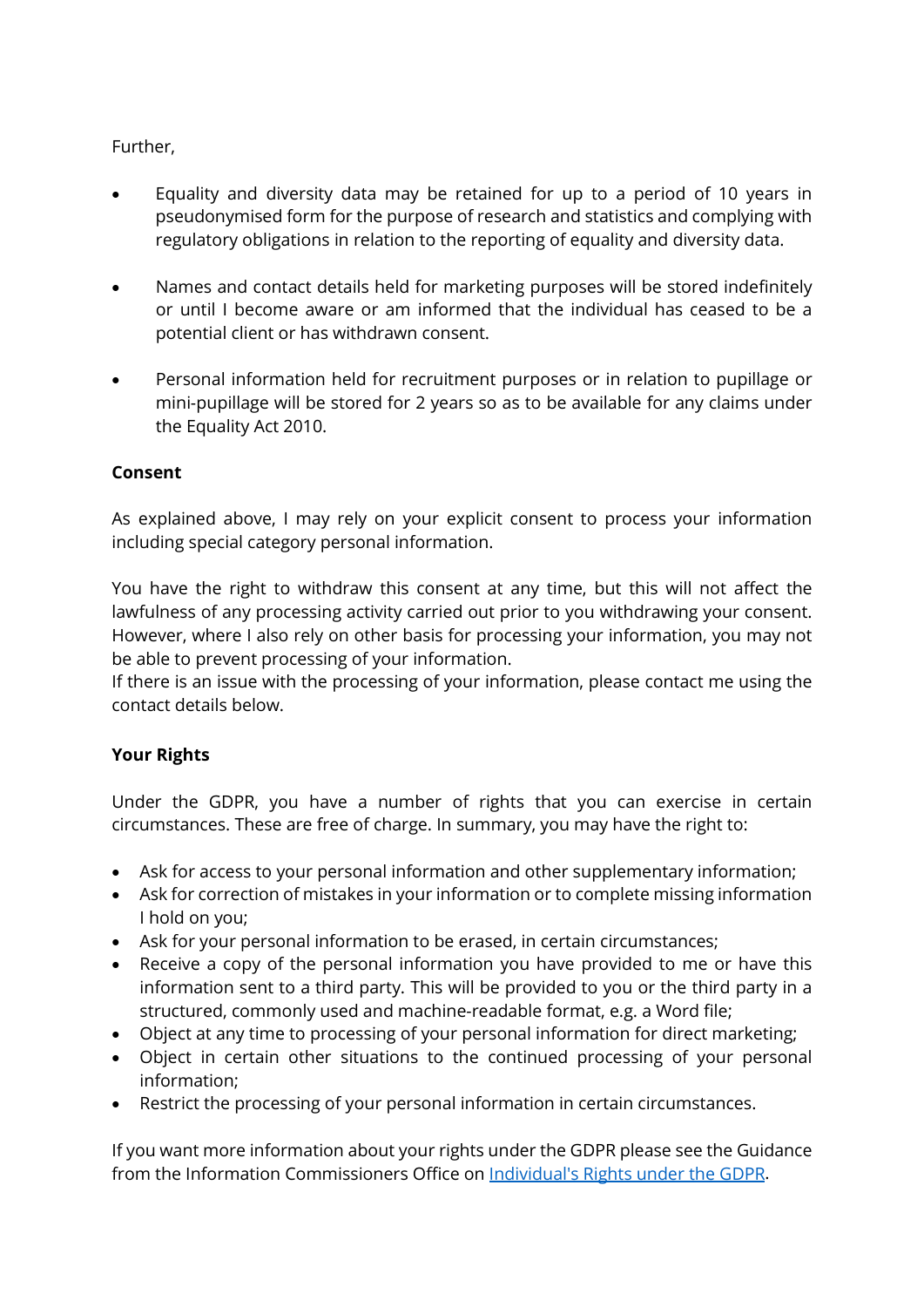If you want to exercise any of these rights, please:

- Use the contact details at the end of this document;
- Provide other information that I may need to ask you for so that you can be identified;
- Please provide a contact address so that you can be contacted to request further information to verify your identity;
- Provide proof of your identity and address;
- State the right or rights that you wish to exercise.

I will respond to you within one month from when I receive your request.

## **Marketing Emails**

Please note if you wish to unsubscribe from any marketing emails that you have signed up for, you can do so by contacting me at the address below*.* It may take 14 days for this to become effective.

#### **How to make a complaint**

The GDPR also gives you the right to lodge a complaint with the Information Commissioner's Office if you are in the UK, or with the supervisory authority of the Member State where you work, normally live or where the alleged infringement of information protection laws occurred. The Information Commissioner's Office can be contacted at [http://ico.org.uk/concerns/.](http://ico.org.uk/concerns/)

#### **Future Processing**

I do not intend to process your personal information except for the reasons stated within this Privacy Notice. If this changes, this Privacy Notice will be amended and placed on DSC's website.

#### **Changes to this Privacy Notice**

This Privacy Notice was originally published on  $25<sup>th</sup>$  May 2018 and last updated on 11<sup>th</sup> November 2021*.*

I continually review my privacy practices and may change this policy from time to time. When I do, an amended Privacy Notice will be placed on the DSC's website.

## **Contact Details**

If you have any questions about this privacy notice or the information I hold about you, please contact me using the contact details below.